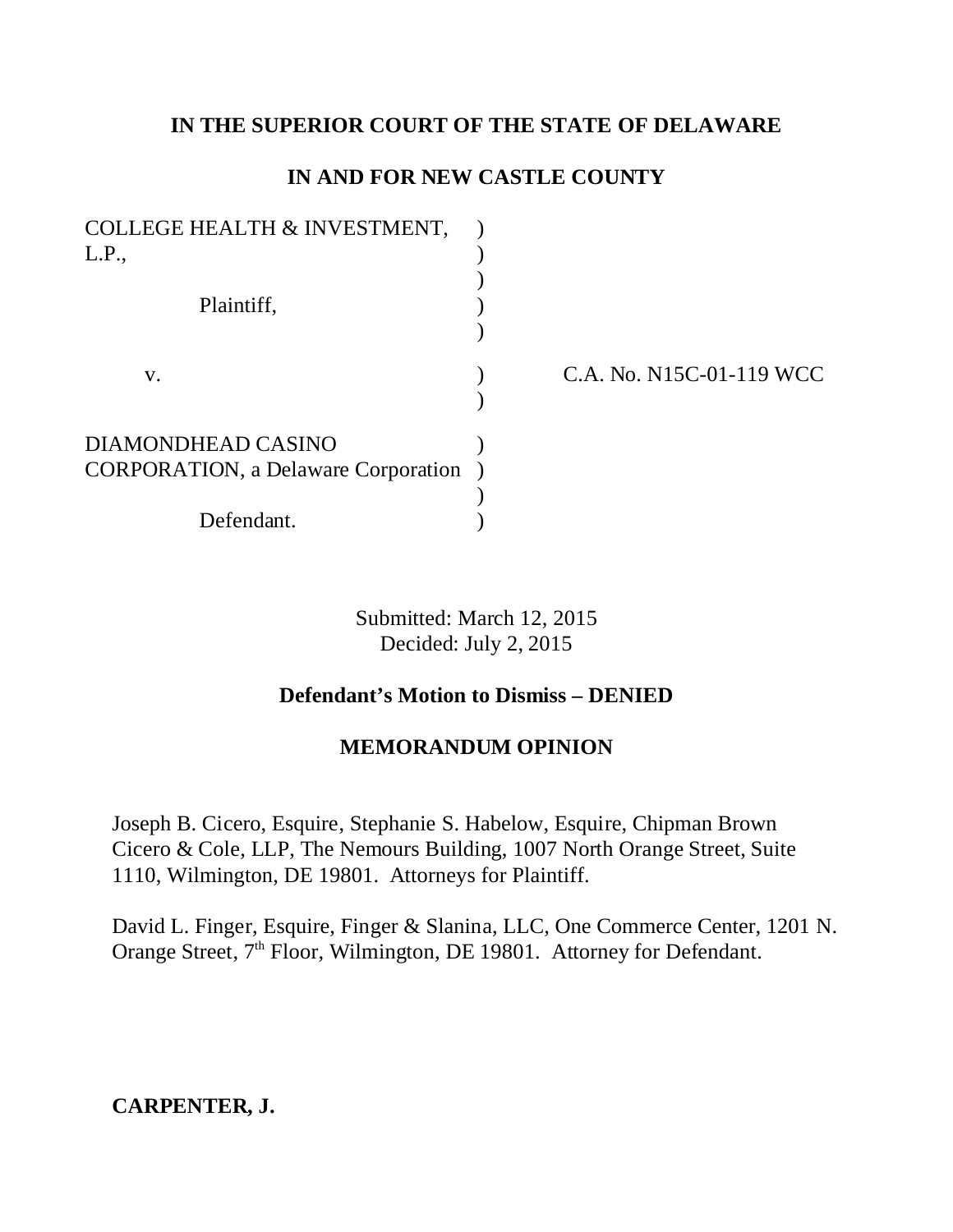Before this Court is Defendant's Motion to Dismiss the instant Complaint for mootness. For the foregoing reasons, the Court finds that the issue is not moot and Defendant's Motion to Dismiss is hereby **DENIED**.

#### **FACTS**

On March 1, 2010, Diamondhead Casino Corporation ("Defendant" or "Diamondhead") sent a Private Placement Memorandum ("PPM") to institutional investors soliciting an investment in convertible Promissory Notes. On March 25, 2010, College Health & Investment, L.P. ("Plaintiff" or "CHI") invested \$150,000.00 with Defendant and received an executed Promissory Note (the "Note") in return. Pursuant to the terms of the Note, Defendant was required to pay \$150,000 to Plaintiff by March 25, 2012 (the "Maturity Date") plus interest owed. Interest accrued at a rate of twelve percent (12%) annually. Defendant failed to repay the Note on the Maturity Date, and has made no payments since.

The Note defines an "Event of Default" as a failure to pay the principal balance or interest when the Note is due and when such failure continues for sixty (60) days after the Maturity Date. The Note also provides for remedies upon the occurrence of a default. Particularly, the Note provides that Plaintiff "may at any time at its option, (a) declare the entire unpaid principal balance of this Note,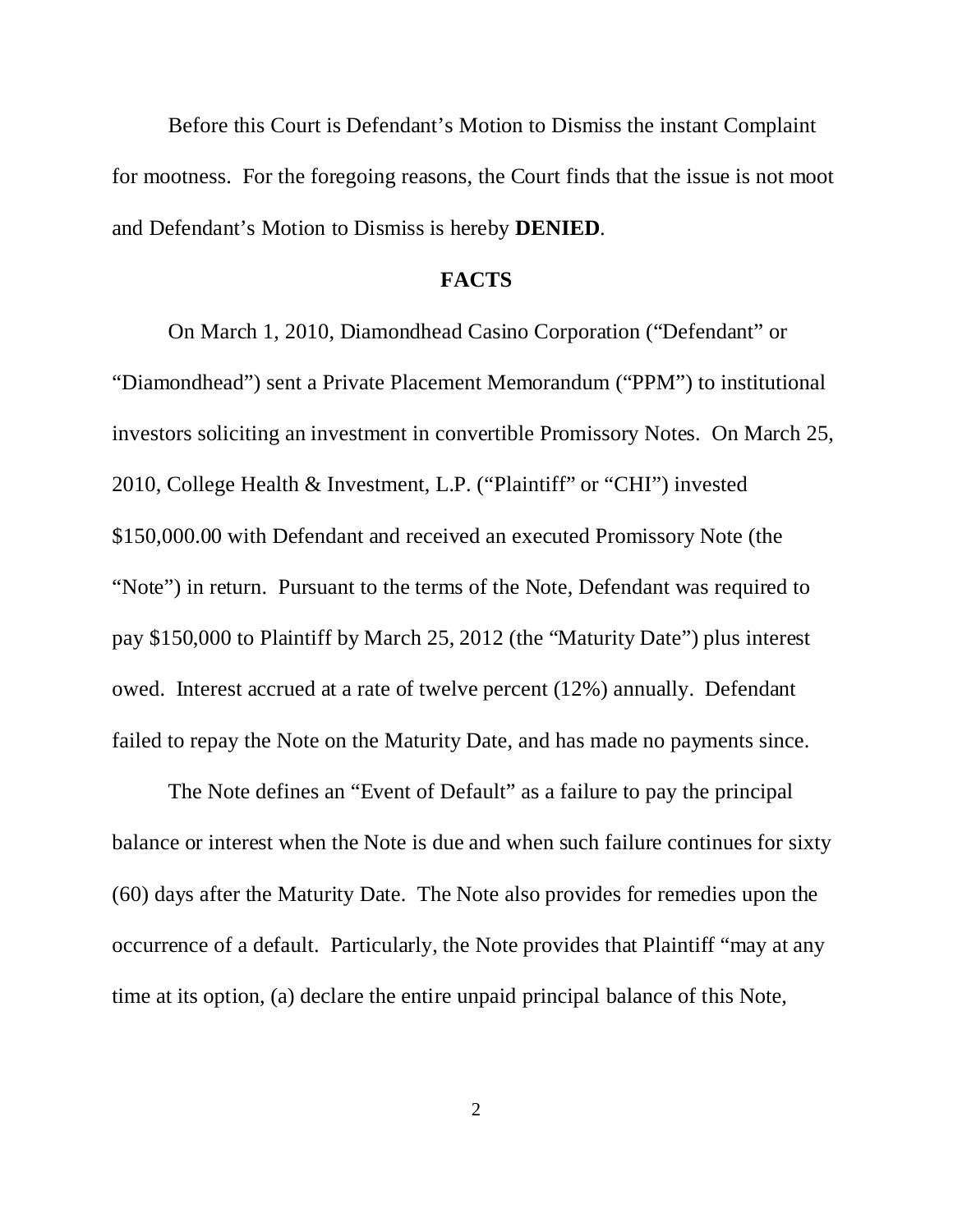together with all interest accrued hereon, due and payable, and thereupon, the same shall be accelerated and so due and payable."<sup>1</sup>

Plaintiff provided written notice to Defendant on September 22, 2014, demanding payment of the principal amount of the Note and interest from June 30, 2012 at twelve percent annually. On October 14, 2014, Defendant responded asserting that it did not have the funds to pay the Note. On January 15, 2015 the Plaintiff filed this action. Seven days later, on January 22, 2015, Defendant notified Plaintiff in writing that it would exercise the "Borrower's Right to Convert" pursuant to Section 2.1 of the Note, and convert the unpaid principal and interest to common stock. Section 2.1 of the Note provides Defendant the right to convert principal and interest due under the Note into Common Stock of the Defendant, "upon written notice to the [Plaintiff]…after a minimum of one hundred and eighty (180) calendar days from the Issue Date or, alternatively, after the price of the Common Stock of the [Defendant] is at or above One Dollar (\$1.00) per share for thirty (30) consecutive business days prior to the date of written notice...."<sup>2</sup>

On February 11, 2015, Defendant moved to dismiss the Complaint asserting that they had tendered the relief requested by Plaintiff. Plaintiff contends that

 $<sup>1</sup>$  Note at §3.2.</sup>

 $2$  Note at  $\S 2.1$ .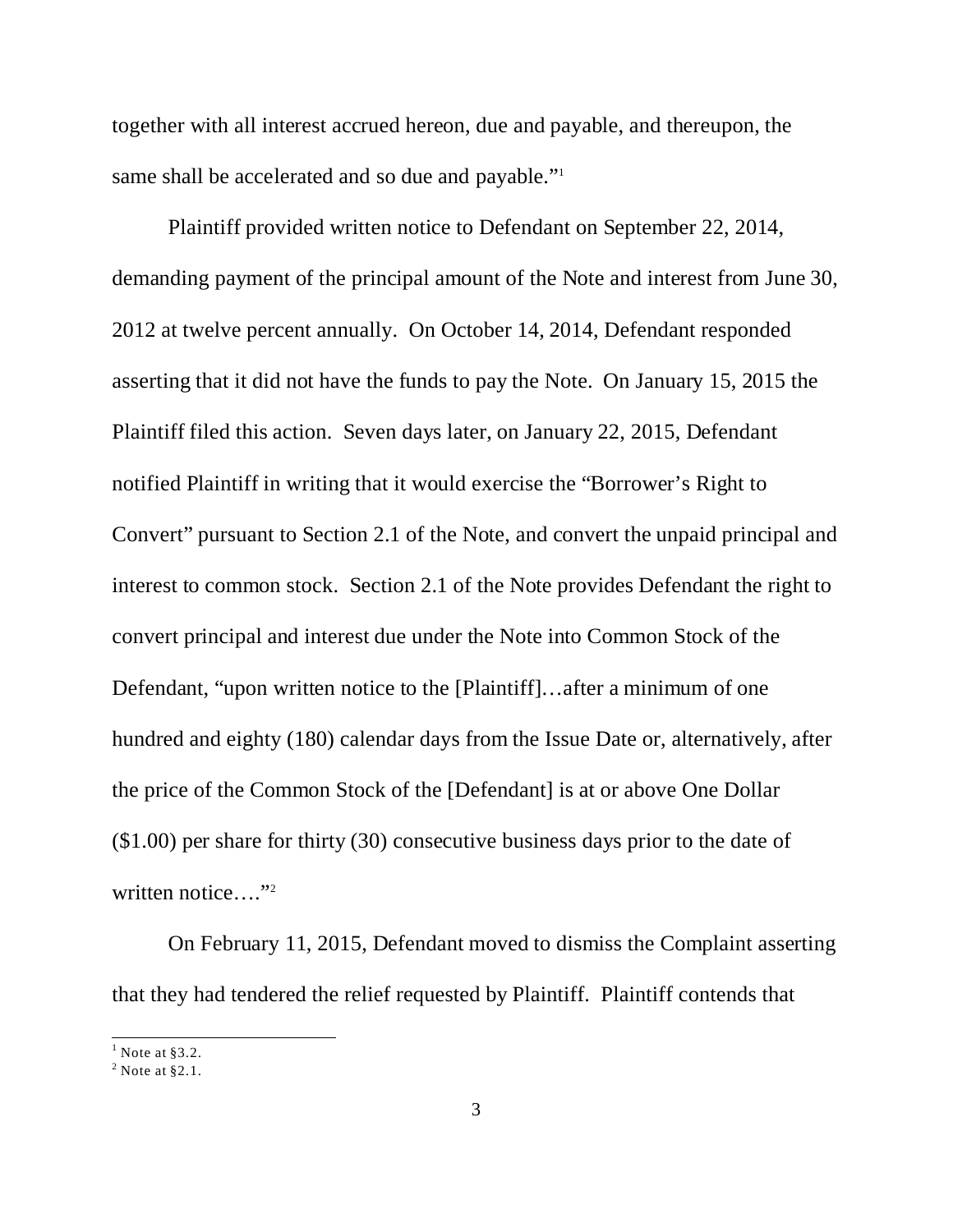Defendant's attempted conversion of the Note into common stock is invalid and does not warrant dismissal of the Complaint. The Court heard oral argument and this decision follows.

### **STANDARD OF REVIEW**

The doctrine of mootness requires a court to dismiss a claim "if the substance of the dispute disappears due to the occurrence of certain events following the filing of an action."<sup>3</sup> However, if the "alleged injury still exists despite the occurrence of intervening events, a justiciable controversy remains, and the mootness doctrine will not operate to deprive the court of jurisdiction to hear the case."<sup>4</sup> "Because the requirement of an actual controversy goes directly to the court's subject matter jurisdiction over an action, a motion to dismiss based on justiciability grounds is properly viewed in the context of [Superior Court] Rule 12(b)(1), and the court may consider documents and materials extrinsic to the complaint."<sup>5</sup>

### **DISCUSSION**

This is the case of a casino receiving \$150,000, executing a note for that amount, paying nothing on the principal, defaulting and then asserting that they

<sup>3</sup> *Multi–Fineline Electronix, Inc. v. WBL Corp. Ltd.,* 2007 WL 431050, at \*8 (Del.Ch. Feb. 2, 2007).

<sup>4</sup> *NAMA Holdings, LLC v. Related World Mkt. Ctr., LLC*, 922 A.2d 417, 435 (Del. Ch. 2007) (citing *Energy*

*Partners, Ltd. v. Stone Energy Corp.,* 2006 WL 2947483, at \*6 (Del.Ch. Oct. 11, 2006)).

<sup>5</sup> *NAMA Holdings,* 922 A.2d at 435 n. 43 (Del. Ch. 2007).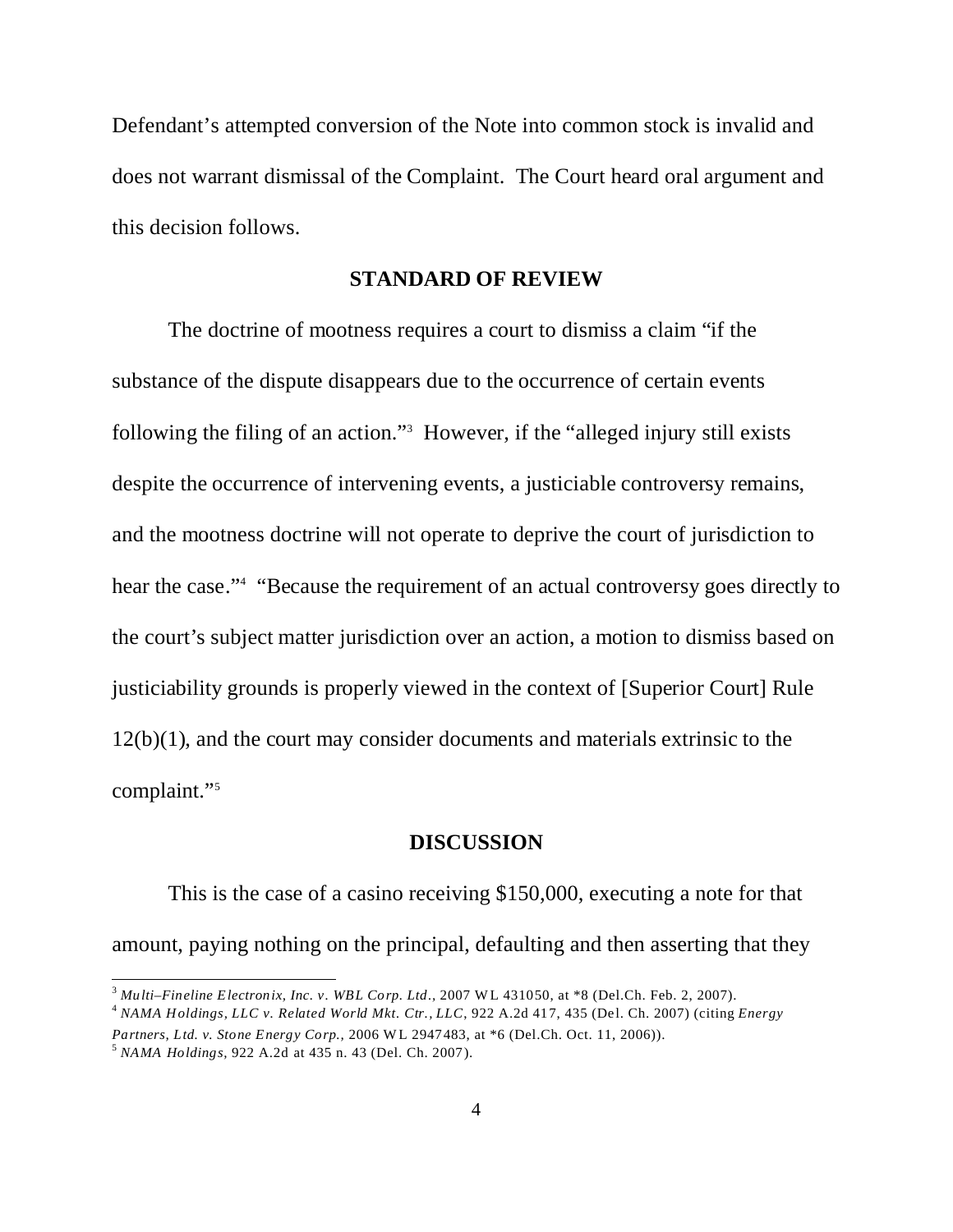have complied with the terms of the note by converting it to their common stock that has little or no value. If the Court was to find their argument had merit it would truly be declaring that they had hit the "Jackpot". Unfortunately for them, the Court will not play with their dice and finds the defendant's position is not supported by any reasonable reading of the terms of the note and their Motion will be denied.

First of all, there is no question that the Defendant has defaulted on the note. The maturity date of the note was March 25, 2012 and there have been no payments in satisfaction of the note. Section 3.1 of the promissory note states:

The occurrence of any of the following events of default ("Event of Default") shall at the option of the Holder hereof, make all sums of principal and interest then remaining unpaid hereon and all other amounts payable hereunder immediately due and payable, upon demand, without presentment, or grace period, all of which hereby are expressly waived, except as set forth below:

(a) *Failure to Pay Principal or Interest.*The Borrower fails to pay principal, interest, or other sum due under this Note when due and such failure continues for a period of sixty (60) business days after the due date.<sup>6</sup>

Since it has been more than three years since the note was due, the requirements of

3.1(a) have been met. The remedies upon default are set forth in Section 3.2 of the

note and allow the holder of the note, Plaintiff in this case, to "declare the entire

unpaid principal balance of this Note, together with all interest accrued hereon,

 $<sup>6</sup>$  Note at §3.1.</sup>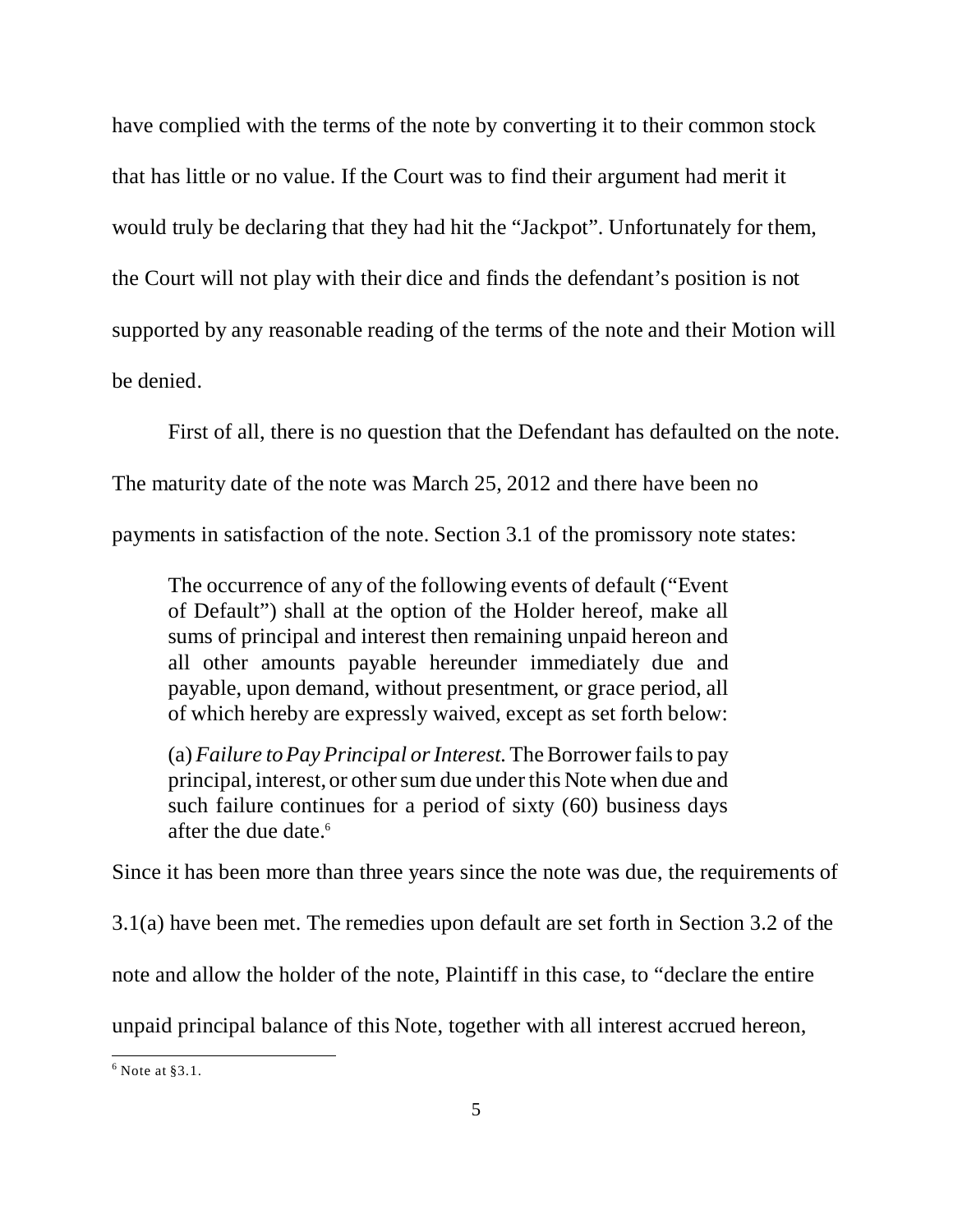due and payable, and thereupon, the same shall be accelerated and so due and payable."<sup>7</sup> Here the Plaintiff notified the Defendant on September 14, 2014 that they were exercising the option of declaring the unpaid balance and interest immediately payable. When the Defendant failed to satisfy the note, the Plaintiff filed this action on January 15, 2015. Therefore there is no question that the Defendant is in default and the Plaintiff has appropriately exercised its options under the Note.

The Defendant argues that in spite of the default, they have the right to convert the amount of the loan to its common stock under Section 2.1 of the Note. On January 22, 2015, the Defendant sent Plaintiff a letter indicating they were converting the debt to common stock and it appears Defendant converted the principal into 300,000 shares. While the calculation as to interest is unclear to the Court, it also appears for the time period of June 2010 to the end of 2014 the unpaid interest was also converted into shares of stock. While the Court acknowledges the conversion right of the Defendant under the note, it finds that the right ceased when the maturity date of note passed and the Plaintiff exercised its default rights.

 $7$  Note at §3.2.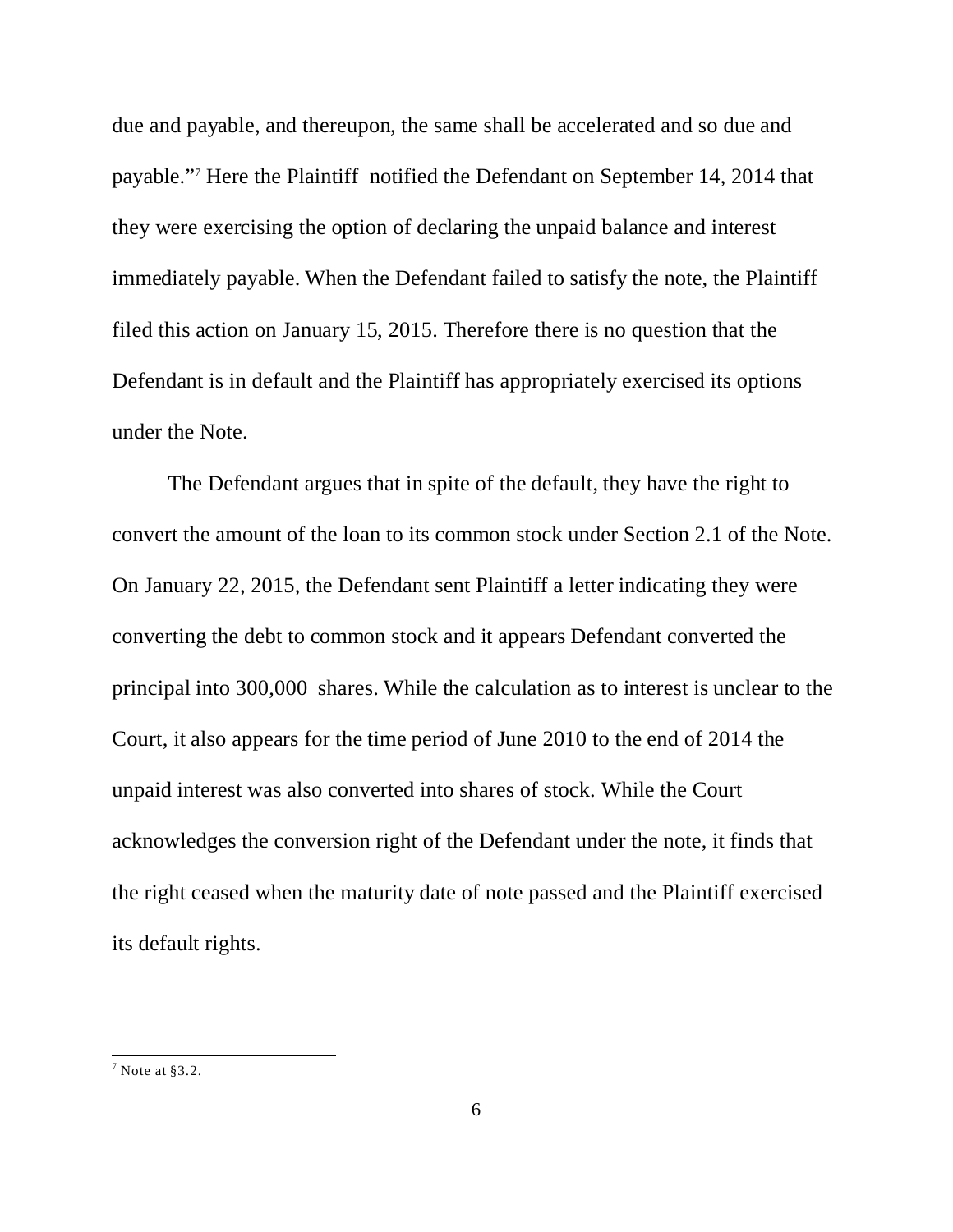Section 4.6 of the note limited the Defendant's conversion right to a time period before the note matured. The provision in part states:

The Borrower acknowledges that it has not and will not be permitted to assert any right of set-off or counterclaim with respect to its obligation to pay the principal and interest as of the Maturity Date as set forth herein and hereby waives any and all defenses it may have in the future with respect to such payment, except to the extent that (a) this Note has been converted into Common Stock in accordance with Article II *prior to the Maturity Date*…<sup>8</sup>

This provision would allow a set off of the common stock value but only if the conversion occurred before maturity. The intent of the parties also can be found in Diamondhead's Private Placement Memorandum of March of 2010 which was incorporated by reference into the note. The document reflects that "[to] the extent not previously paid, the principal due under the Note shall be payable in full on the Maturity Date, unless *previously converted* into the Borrower's Common Stock or accelerated due to the occurrence of an Event of Default." Taken together, the clear common sense reading of the documents reflect that the conversion right ends either at the date of maturity or upon the default of the note. Since both have occurred here, the Court finds the Defendant cannot satisfy the debt by its conversion to common stock and the matter is not moot. As such the Motion to Dismiss will be denied.

<sup>&</sup>lt;sup>8</sup> Note at §4.6 (emphasis added).